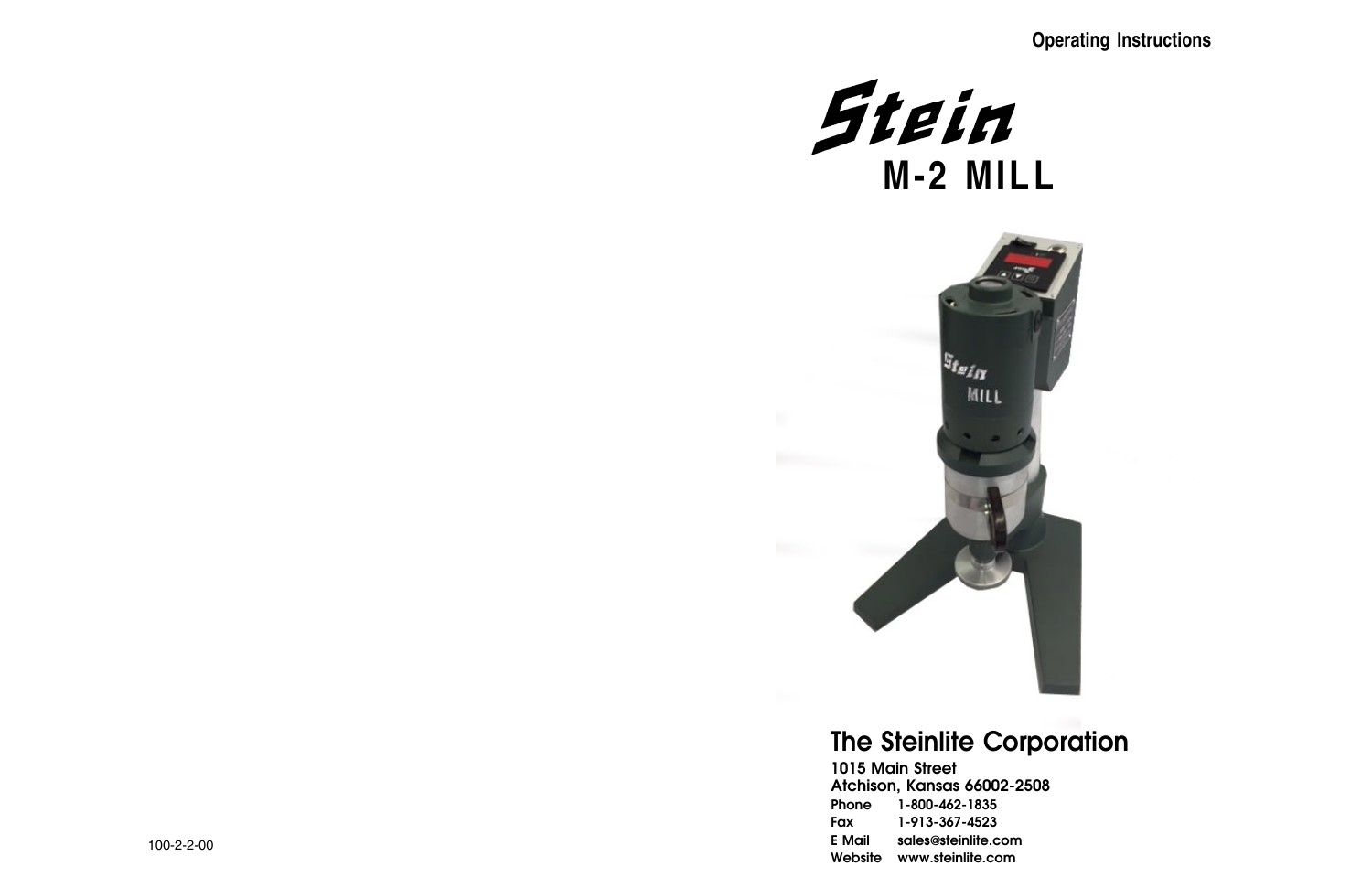# The Steinlite Corporation

1015 Main Street Atchison, Kansas 66002-2508 Phone Fax E Mail Website www.steinlite.com 1-800-462-1835 1-913-367-4523 sales@steinlite.com

To avoid delay

in

service or repair

write or call

the manufacturer: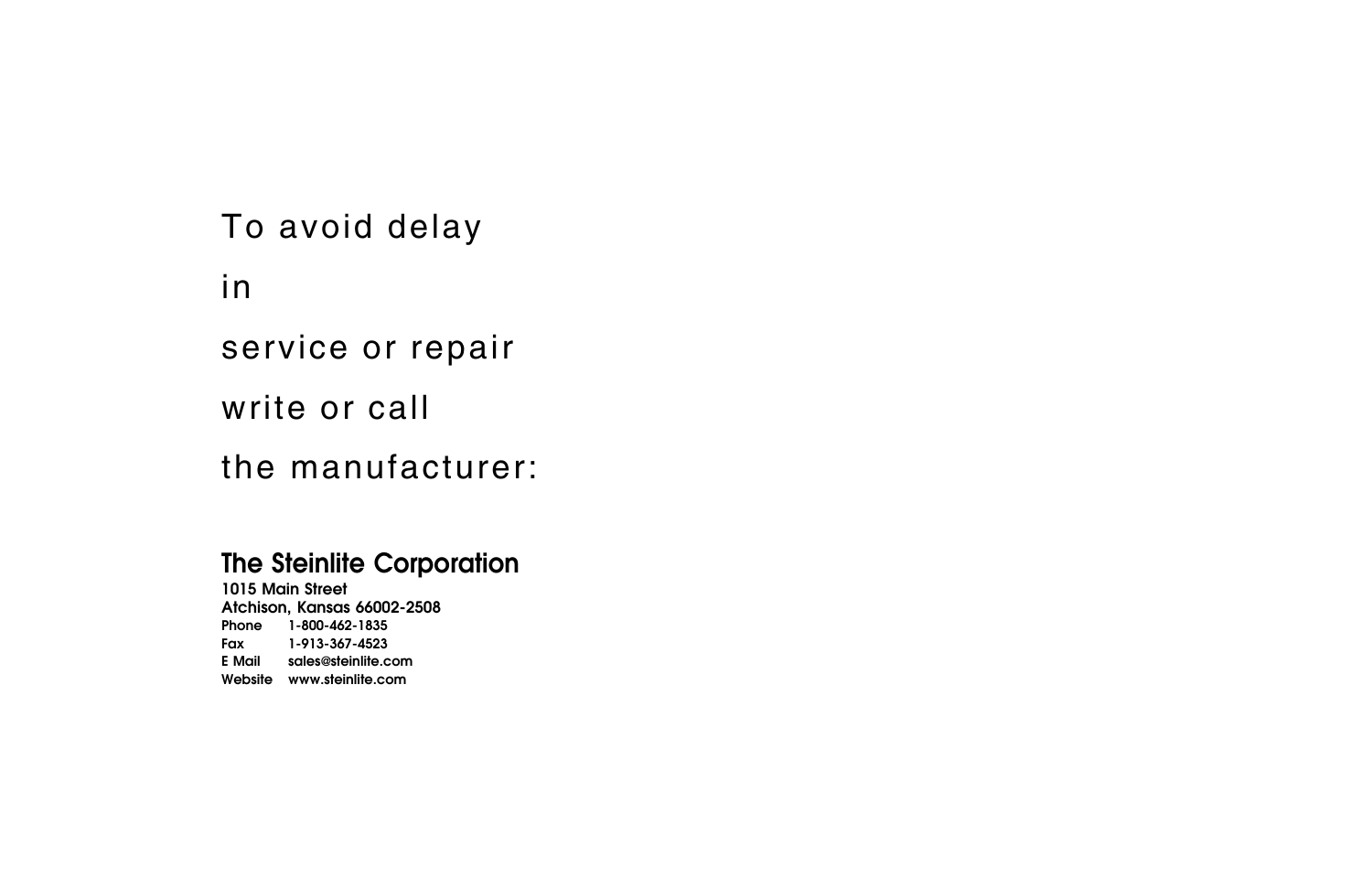## **WARRANTY: STEIN M-2 MILL**

ILLUSTRATION NO. 1 IDENTIFIES THE DIFFERENT PARTS OF THE STEIN MILL.

ILLUSTRATION NO. 2 ILLUSTRATES HOW THE STEIN MILL APPEARS WHEN YOU MOVE IT FROM SHIPPING CRATE.

### **OPERATION**

## STEIN M-2 MILL OPERATING INSTRUCTIONS

# The Steinlite Corporation

1015 Main Street Atchison, Kansas 66002-2508

Phone 1-800-462-1835 Fax E Mail sales@steinlite.com Website www.steinlite.com 1-913-367-4523

TO REMOVE CUP, TURN CUP RETAINING KNOB ABOUT ONE TURN, CLOCKWISE.

HOLDING CUP HANDLE, TURN CUP TO THE LEFT UNTIL SAFETY SWITCH ACTIVATOR PIN ON THE RIGHT SIDE COMES OUT OF THE SAFETY SWITCH HOUSING. (SEE DWG A)

HOLD CUP FIRMLY BY THE HANDLE, AND SWING LOWER CUP SUP-PORT ASSEMBLY TO THE LEFT UNTIL IT CLEARS THE BOTTOM OF THE CUP. THE CUP IS NOW FREE TO BE LOWERED.

TO GRIND A SAMPLE, PLACE THE REQUIRED AMOUNT IN THE CUP. LIFT CUP UP UNTIL IT SEATS IN THE UPPER CUP SUPPORT.

SWING LOWER CUP SUPPORT TO THE RIGHT UNTIL IT STOPS.

THE STEINLITE CORPORATION,THE MANUFACTURER, WARRANTS THIS PRODUCT TO BE FREE FROM DEFECTS CAUSED BY FAULTY MATERIALS OR WORKMANSHIP FOR A PERIOD OF ONE (1) YEAR FROM THE DATE OF SHIPMENT. THE LIABILITY UNDER THIS WARRANTY IS LIMITED TO REPAIRING OR REPLACING (F.O.B. FACTORY) AND PRODUCTS WHICH ARE DEFECTIVE.

> TURN CUP UNTIL SAFETY SWITCH ACTIVATOR PIN ENTERS THE SAFETY SWITCH HOUSING AND STOPS. (SEE DWG B)

> TIGHTEN THE CUP IN PLACE BY TURNING THE CUP RETAINING KNOB SUFFICIENTLY TO HOLD IT SECURELY IN PLACE DURING THE GRINDING OPERATION.

> TURN POWER SWITCH ON. SET DIAL OF ELECTRIC RESET TIMER TO THE TIME INTERVAL THAT YOU WANT FOR THE GRINDING OPER-ATION.

> PRESS (MOMENTARILY) THE RESET BUTTON. THIS WILL TURN THE MILL ON. WHEN MOTOR STOPS TURN POWER SWITCH OFF AND REMOVE THE CUP.

> IF MORE SAMPLES ARE TO BE GROUND, IT IS NOT NECESSARY TO RESET THE TIMER DIAL EACH TIME. TO START THE MILL TO THE PREVIOUS TIMING PERIOD, TURN POWER SWITCH ON AND PRESS THE RESET BUTTON.

THE WARRANTY DOES NOT EXTEND TO ANY DEFECT CAUSED BY FIRE, FLOOD, DISASTERS, DISORDERS, NEGLIGENCE, MISUSE, ACCIDENT, OR UNAUTHORIZED REPAIR OR ALTERATION AFTER THE MILL LEAVES THE FACTORY.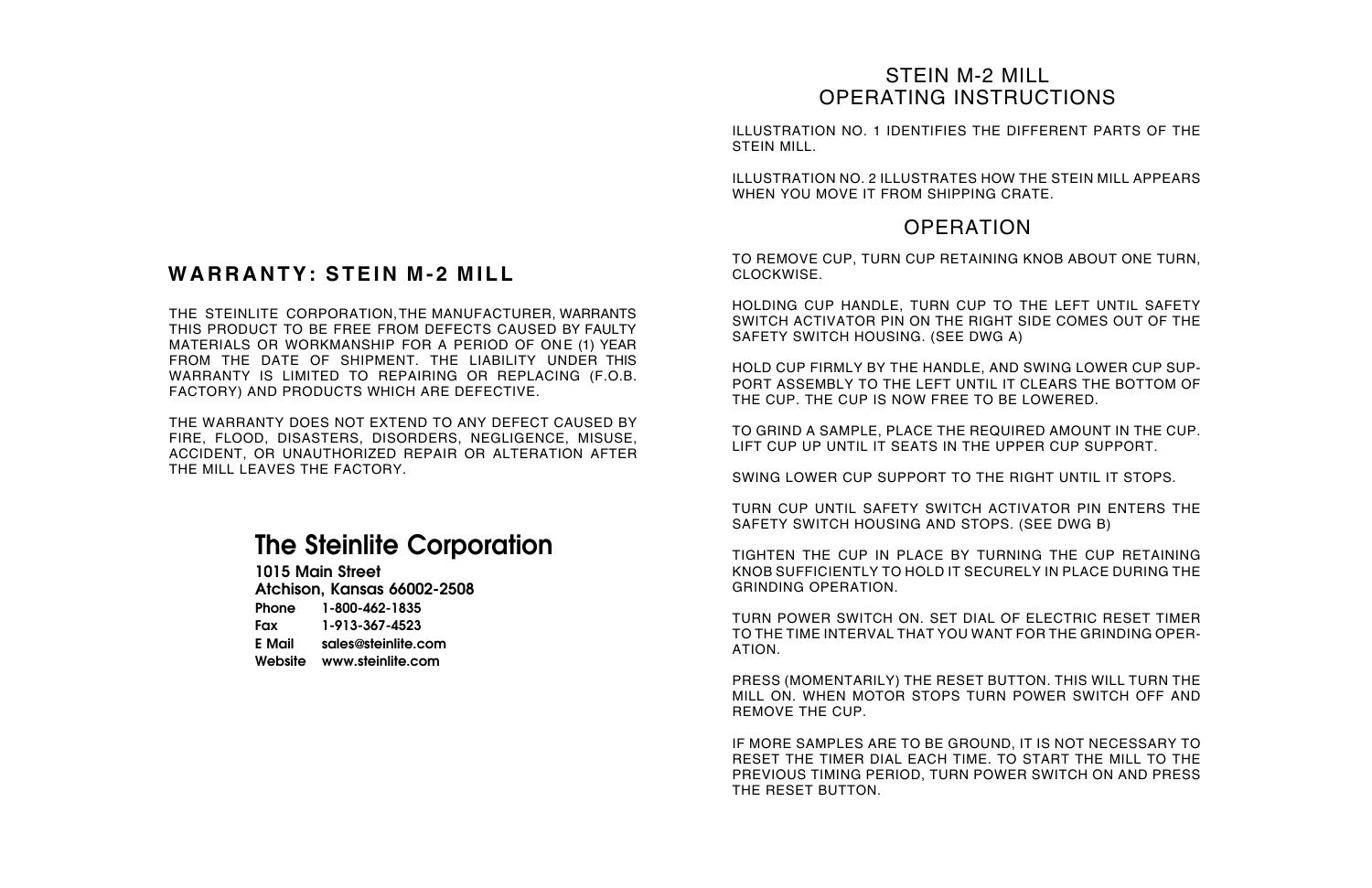# **STEIN M-2 MILL PARTS IDENTIFICATION ILLUSTRATION NO. 1**

# The Steinlite Corporation

1015 Main Street Atchison, Kansas 66002-2508 Phone 1-800-462-1835 Fax E Mail Website www.steinlite.com 1-913-367-4523 sales@steinlite.com

**SKET (TEFLON)** 

**SSEMBLY (INCLUDES** EW & WASHER) SEMBLY (INCLUDES KNOB, RNALLY THREADED

BRONZE BUSHING

**OR HOUSING** G W / SAFETY SWITCH

H 1" (ONE INCH) CARBIDE TIPS

## PARTS LIST FOR M-2 MILL WHEN ORDERING PARTS, REFER TO NAME PLATE FOR MODEL AND SERIAL NUMBER

PART NO.

M-200 M-201 M-202 M-203 M-204 M-205 M-206 M-207 M-208 M-209 M-210 M-211 M-212 M-213 M-214

M-215

M-215A M-216 M-217 M-218 M-219 M-220 M-211 M-222 M-223 M-224

| <b>PART</b>                                              |
|----------------------------------------------------------|
| <b>MOTOR</b><br><b>UPPER MOTOR BEARING</b>               |
| <b>LOWER MOTOR BEARING</b>                               |
| <b>MOTOR BRUSHES (2 USED)</b>                            |
| <b>ELECTRIC RESET TIMER</b>                              |
| POWER INDICATOR LIGHT                                    |
| <b>POWER SWITCH</b>                                      |
| <b>SAFETY SWITCH</b>                                     |
| <b>BLADE ARBOR</b>                                       |
| <b>UPPER CUP SUPPORT</b>                                 |
| <b>UPPER CUP SUPPORT GASK</b>                            |
| <b>BLADE</b>                                             |
| <b>CUP</b>                                               |
| <b>CUP RETAINING SWING ARM</b>                           |
| <b>LOWER CUP SUPPORT ASSE</b>                            |
| SUPPORT, BUSHING, SCREW                                  |
| <b>CUP RETAINING KNOB ASSE</b>                           |
| <b>THREADED SHAFT &amp; INTERN</b>                       |
| <b>BRONZE BUSHING)</b><br><b>INTERNALLY THREADED BRO</b> |
| <b>ARMATURE</b>                                          |
| <b>BRUSH CAPS</b>                                        |
| "TOP" END CAP FOR MOTOR                                  |
| SAFETY SWITCH HOUSING W                                  |
| <b>TIMER BUTTONS</b>                                     |
| <b>SHAFT-END END PLATE</b>                               |
| <b>BRUSH HOLDER</b>                                      |
| <b>SPECIAL MILL BLADE WITH 1</b>                         |
| <b>POWER CORD</b>                                        |
|                                                          |

| Power Indicator Light-                  |                                                    |
|-----------------------------------------|----------------------------------------------------|
| Power Switch                            | Reset Button                                       |
|                                         | <b>Digital Reset Timer</b><br>Name Plate           |
| Motor<br>Stein<br><b>MILL</b>           |                                                    |
| Upper Cup Support                       | <b>Safety Switch</b><br>Cup Retaining<br>Swing Arm |
| Blade-<br>Lower Cup Support<br>Assembly | <b>Blade Arbor</b><br>- Power Cord                 |
|                                         | Cup Retaining<br>Knob Assembly                     |
| Cup                                     | Safety Switch Pin                                  |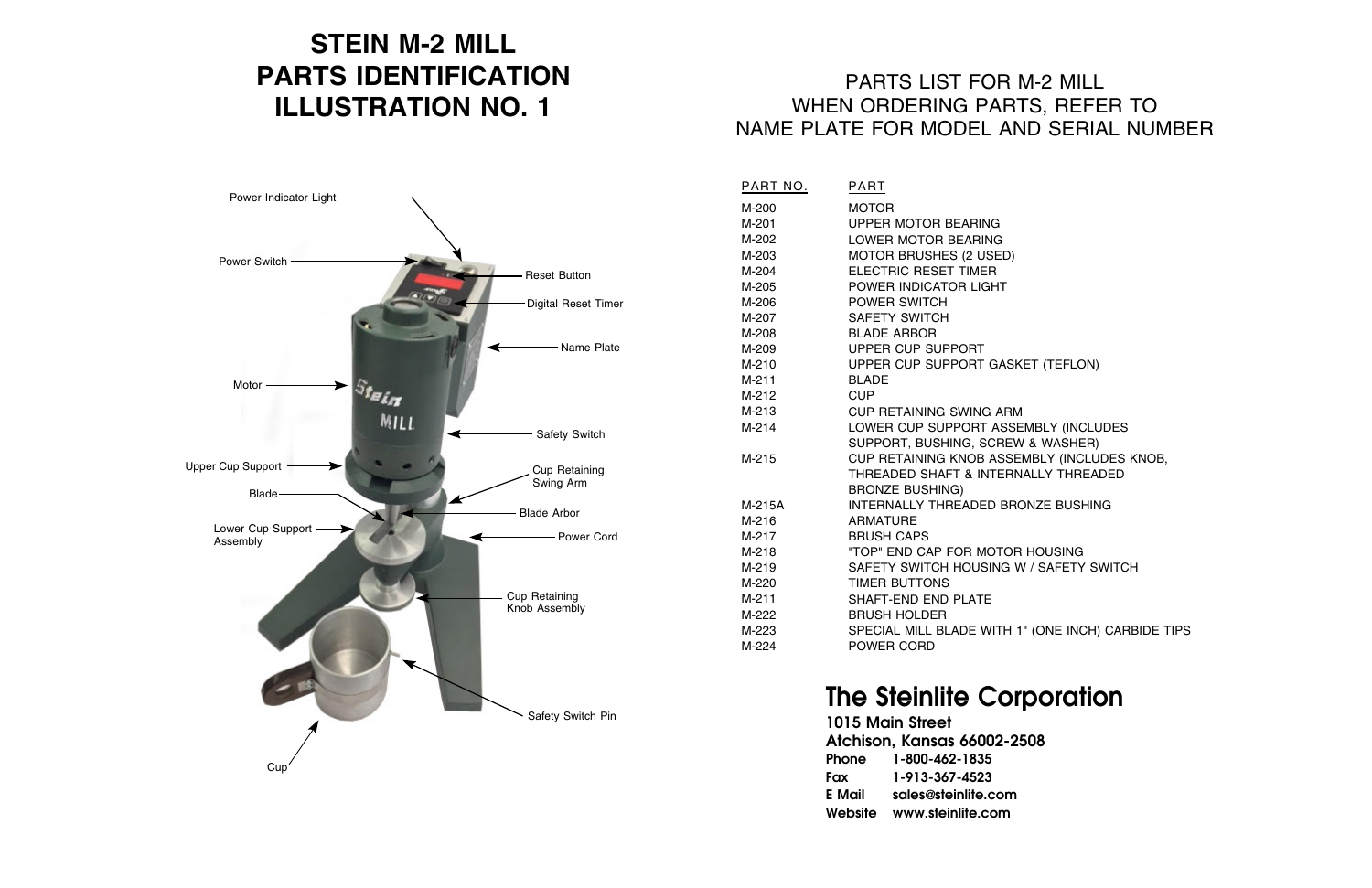### Dry Grinding Applications of Stein M-2 Mill

THE FOLLOWING LIST REPRESENTS A PORTION OF THE COM-MODITIES THAT HAVE BEEN GROUND SATISFACTORILY BY THE STEIN MILL:

BAHIA GRASS SEED BARLEY BEANS (CACAO, MUNG, BROWN, NAVY, LIMA, CASTOR, ETC.) BEET SEED CHUFAS SEED CITRUS PULP (DRIED) CLOVER SEED, ALYCE CORN (YELLOW, WHITE, POPCORN, WAXY) CORN GERM COTTONSEED (DELINTED) FESCUE (CHEWING, RED, KENTUCKY) FLAX SEED GRASS SEED HEMP SEED KALE SEED LESPEDEZA SEED

LUPINE (YELLOW, BLUE, SPECKLED) MILO **OATS** PEAS (ALL GARDEN TYPES, CALEY WINTER, COW) PEANUTS (ALL VARIETIES) PEPPER SEED RICE (UNHULLED & HULLED) SAFFLOWER SEED SESAME SEED SESBANIA SEED **SOYBEANS** SPELTZ (UNHULLED & HULLED) SUNFLOWER SEED WHEAT (ALL VARIETIES) WHEAT GERM CABBAGE SEED

### PROCESSED PRODUCTS

PELLET FEEDS MACARONI UP TO 25% MOISTURE, IF CUP IS CHILLED.

FOR MOST PURPOSES ABOUT 50 GRAMS OF THE SAMPLE ARE GROUND FOR ABOUT THIRTY SECONDS, ALTHOUGH BOTH THIS QUANTITY AND TIME MAY BE VARIED. THE MINIMUM SAMPLE SIZE IS THAT WHICH WILL JUST COVER THE CUTTER BLADES BEFORE GRINDING. THE MAXIMUM SAMPLE SIZE IS ABOUT 200 GRAMS, DEPENDING OF COURSE ON THE DENSITY OF THE SAMPLE.

THE GREATER PORTION OF THE GRINDING IS DONE WITHIN THE FIRST THIRTY SECONDS OF OPERATION; A COMPARATIVELY SMALL REDUCTION IN PARTICLE SIZE OCCURS AFTER THIS TIME.

# **STEIN M-2 MILL WHEN THE STEIN MILL IS UNPACKED IT WILL APPEAR AS SHOWN BELOW ILLUSTRATION NO. 2**